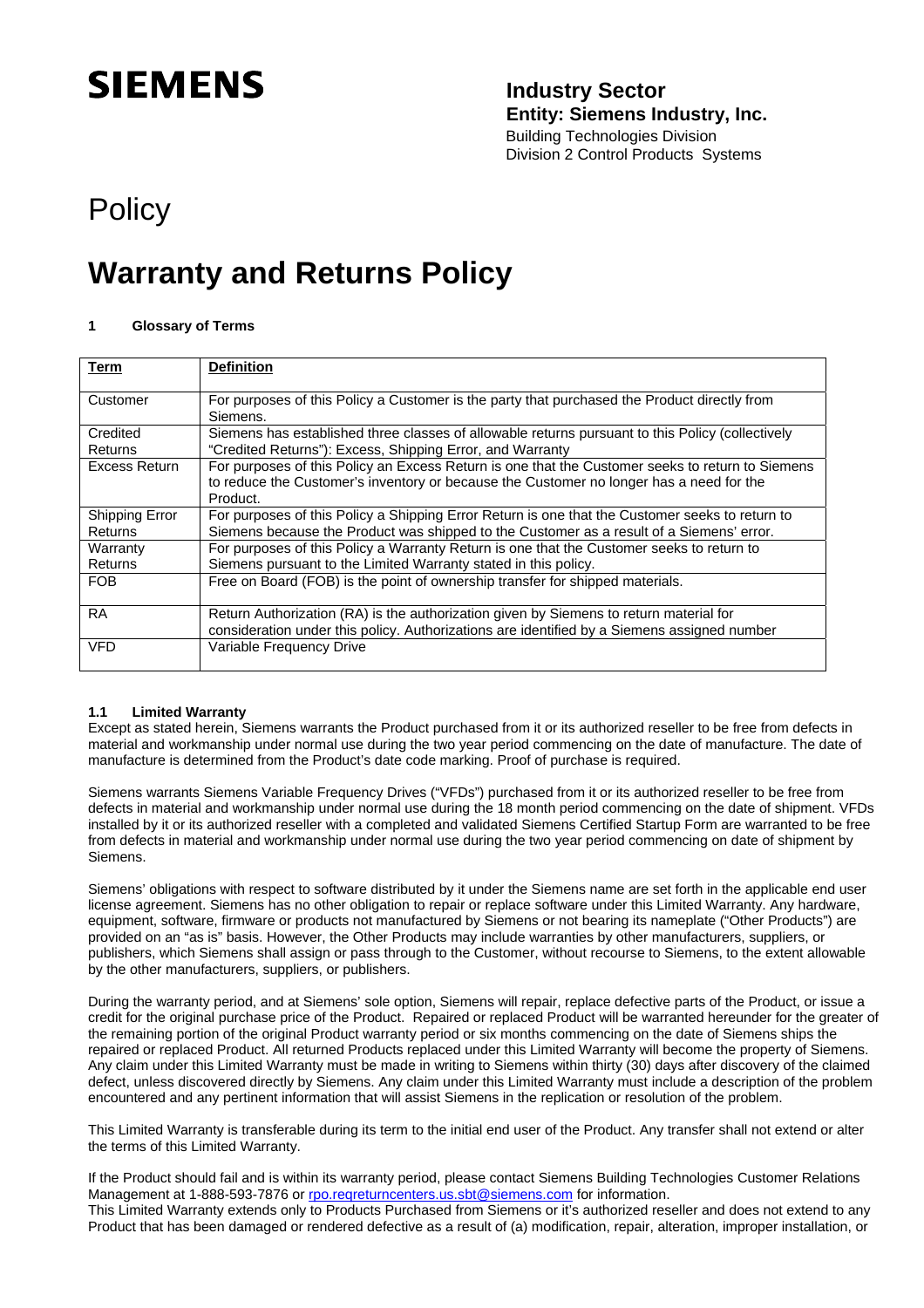handling by any person other than Siemens or its authorized representative; (b) unreasonable or improper use or storage, use beyond rated conditions, operation other than per Siemens' or the manufacturer's instructions, or being otherwise subjected to improper maintenance, negligence or accidents including acts of nature such as lightning (c) because of any use of the Product after Customer has, or should have, knowledge of any defect in the Product.

#### **THE EXPRESS WARRANTIES PROVIDED ABOVE ARE IN LIEU OF AND EXCLUDE ALL OTHER WARRANTIES, STATUTORY, EXPRESS OR IMPLIED, INCLUDING WITHOUT LIMITATION ANY WARRANTY OF MERCHANTABILITY OR FITNESS FOR A PARTICULAR PURPOSE. SIEMENS EXPRESSLY DISCLAIMS ALL WARRANTIES NOT STATED IN THIS LIMITED WARRANTY. ANY IMPLIED WARRANTIES THAT MAY BE IMPOSED BY LAW ARE LIMITED TO THE TERMS OF THIS LIMITED WARRANTY.**

Siemens' warranty liability shall not exceed the original purchase price of the defective Product. Siemens is not liable for any damages caused by the Product or Other Products or the failure of the Product or Other Products to perform, including any lost profits, lost savings, incidental or consequential damages. Siemens is not responsible for charges resulting from the removal and/or replacement of Product or Other Product. Siemens is not liable for any claims made by third parties or by the Customer for a third party. This limitation applies whether damages are sought, or a claim is made, under this Limited Warranty or as a tort claim, product liability claim, contract claim, or any other claim. This limitation can not be waived by any person. This limitation of liability will be effective even if Siemens or its authorized representative has been advised by the Customer of the possibility of such damages.

#### **1.3 Return Authorization**

Product returns will only be accepted if a Return Authorization ("RA") number has been received and is included with the returned Product. Products returned without a proper RA will be returned by Siemens at the Customer's expense.

To request an RA contact Siemens Building Technologies Customer Relations Management at 1-888-593-7876 or [rpo.reqreturncenters.us.sbt@siemens.com.](mailto:rpo.reqreturncenters.us.sbt@siemens.com) Siemens will evaluate the information provided by the requesting Customer and, if it is determined that the Product may be returned for Credited Product evaluation, the Customer will be issued an RA. Issuance of the RA does not mean that the Product has been accepted by Siemens as a Credited Return. Once received, the Product will be evaluated by Siemens to determine the Product's qualification for credit, repair or replacement.

The issuance of an RA shall not be construed as an acceptance of any responsibility or liability on the part of Siemens or as a waiver of any right to determination as to Siemens' responsibility. RA numbers are valid for 60 days (90 days for non-US locations) from the date of issuance and the returned Product must be received by Siemens within the valid term.

Siemens recommends that the Customer ship the returned Product using a carrier that will provide tracking information and proof of delivery and further recommends that appropriate insurance be obtained. Siemens assumes no liability for lost packages or Products damaged during shipment. Returns from non-US locations must meet all U.S. and local country Customs requirements.

*Note: All cylinder assemblies must be secured to a skid and must meet all US DOT requirements for shipping pressure vessels. In the event that an advanced replacement is ordered, the shipping material used for shipping the advanced replacement should be used to ship the returned Product to Siemens. Please refer to Appendix B for additional information.* 

#### **1.4 Credits**

The Customer should not take a deduction from any invoice for Products returned. The appropriate credit to the Customer's account will be provided after receipt and evaluation of the returned Product. All credits are based upon the original invoice less any applicable restocking charges.

A full credit to the Customer's account, including return freight charges, will be provided for Shipping Error Returns. Freight and handling must be prepaid by the Customer for all other returns.

To be eligible for a credit, Excess Returns must be returned in its original packaging, be the current version of the Product, be in saleable condition as new Product, and the request for return must be received by Siemens no later than six months from date of manufacture, or 120 days of the date of original shipment by Siemens, whichever date shall occur last. Returns not meeting the stated criteria will not be accepted and will be returned to the sender at the sender's expense. Unless otherwise agreed by Siemens, in writing, Excess Returns are subject to a 15% restocking charge. Excess Returns must be sent freight pre-paid.

Sinorix™ Products are specifically designed and built to order. Excess Returns **will not** be allowed for Sinorix™ Products. Please refer to the "Terms and Conditions" provided in the Pricing book for Sinorix<sup>™</sup>.

If Siemens' evaluation of a Warranty Return confirms that warranty service is required, Siemens will, at its sole option, repair, replace defective parts of the Product, or issue a credit for the original purchase price of the Product, Products returned pursuant to the Limited Warranty for which Siemens evaluation does not identify a warranted defect will be scrapped or returned at the request and cost of the Customer.

#### **1.5 Transit Damage**

All shipments by Siemens are FOB Buffalo Grove, IL, or Florham Park, NJ, unless otherwise specified. Any claims for loss, damage, or delays in transit are to be transacted by the Customer directly with the carrier. Determination of transit damage is a particular concern for Sinorix™ Products, the Customer must thoroughly inspect the Sinorix™ Products for shipment damage **BEFORE** the Product is accepted and the waybill is signed. Shipment damage claims must be filed with the carrier. Specific